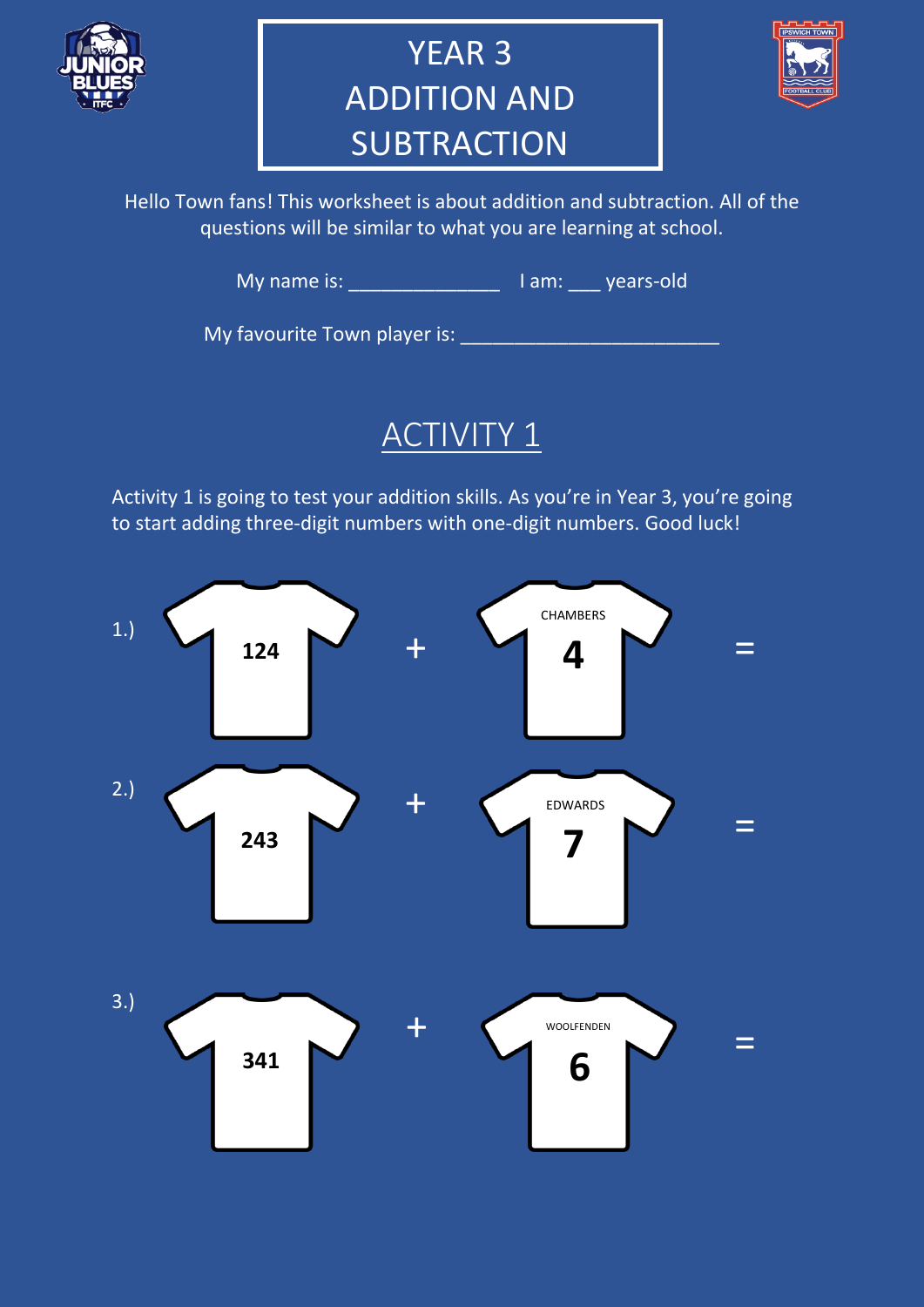



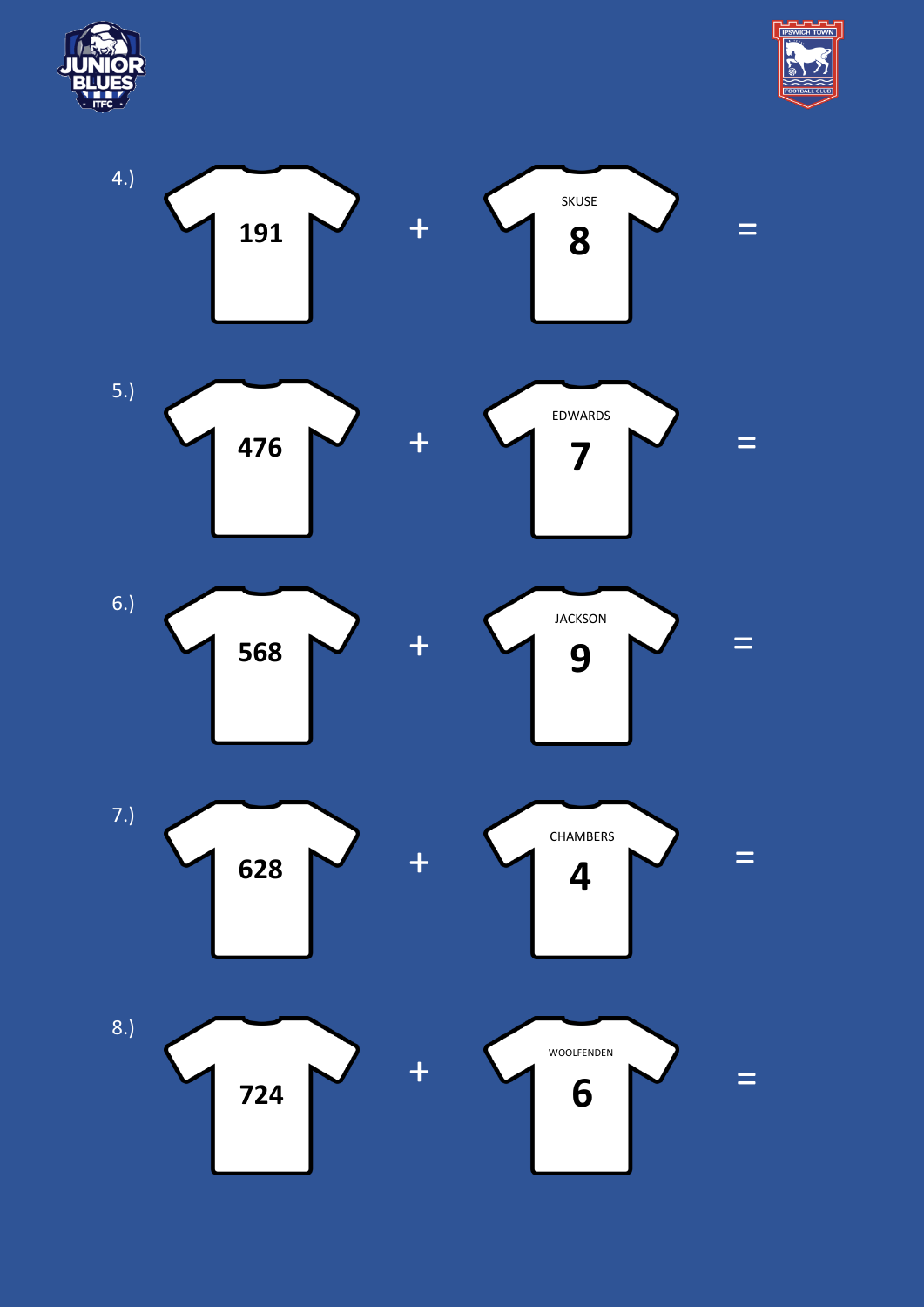





Extra time challenge! Can you work out the correct answer to this and earn a bonus point?  $745 + 8 + 4 = ?$ 

Well done! How did you do? I got \_\_\_ out of 11 correct.

## ACTIVITY 2

Activity 1 was all about addition. Now in Activity 2, you're going to be subtracting a one-digit number from a three-digit number.

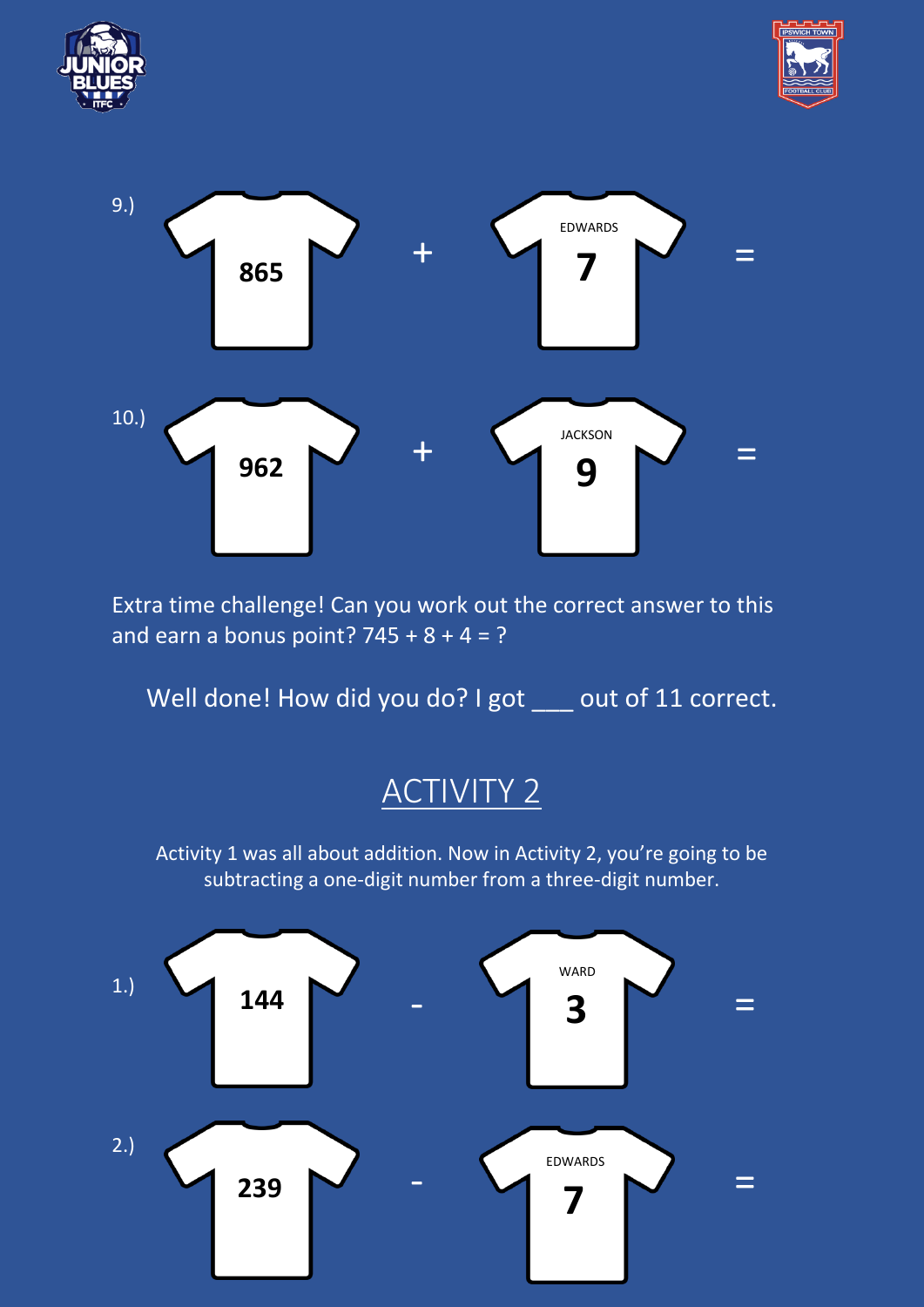



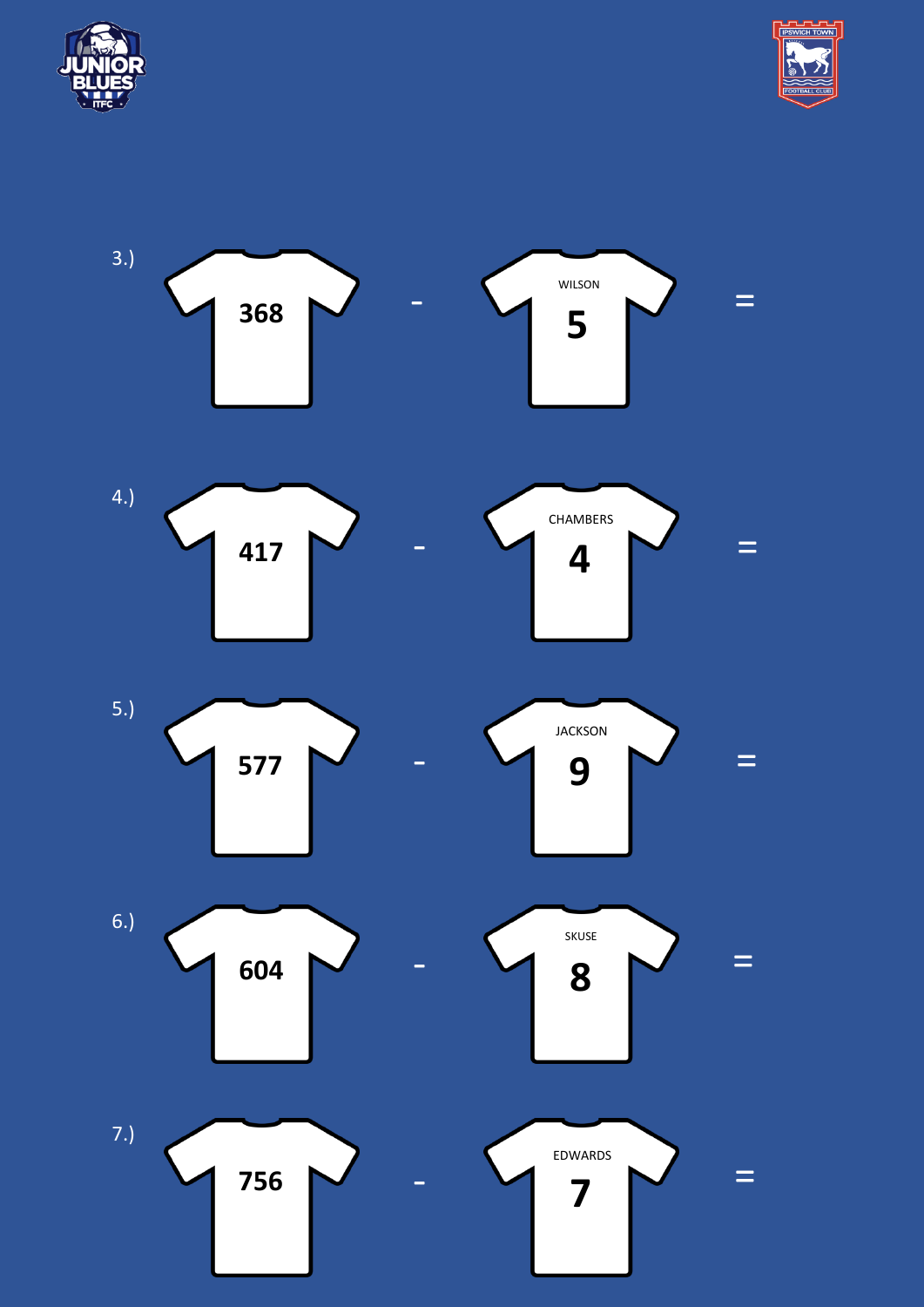





Extra time challenge! Can you work out the correct answer to this extra time challenge and earn a bonus point?  $678 - 5 - 4 = ?$ 

Well done! How did you do? I got \_\_\_ out of 11 correct.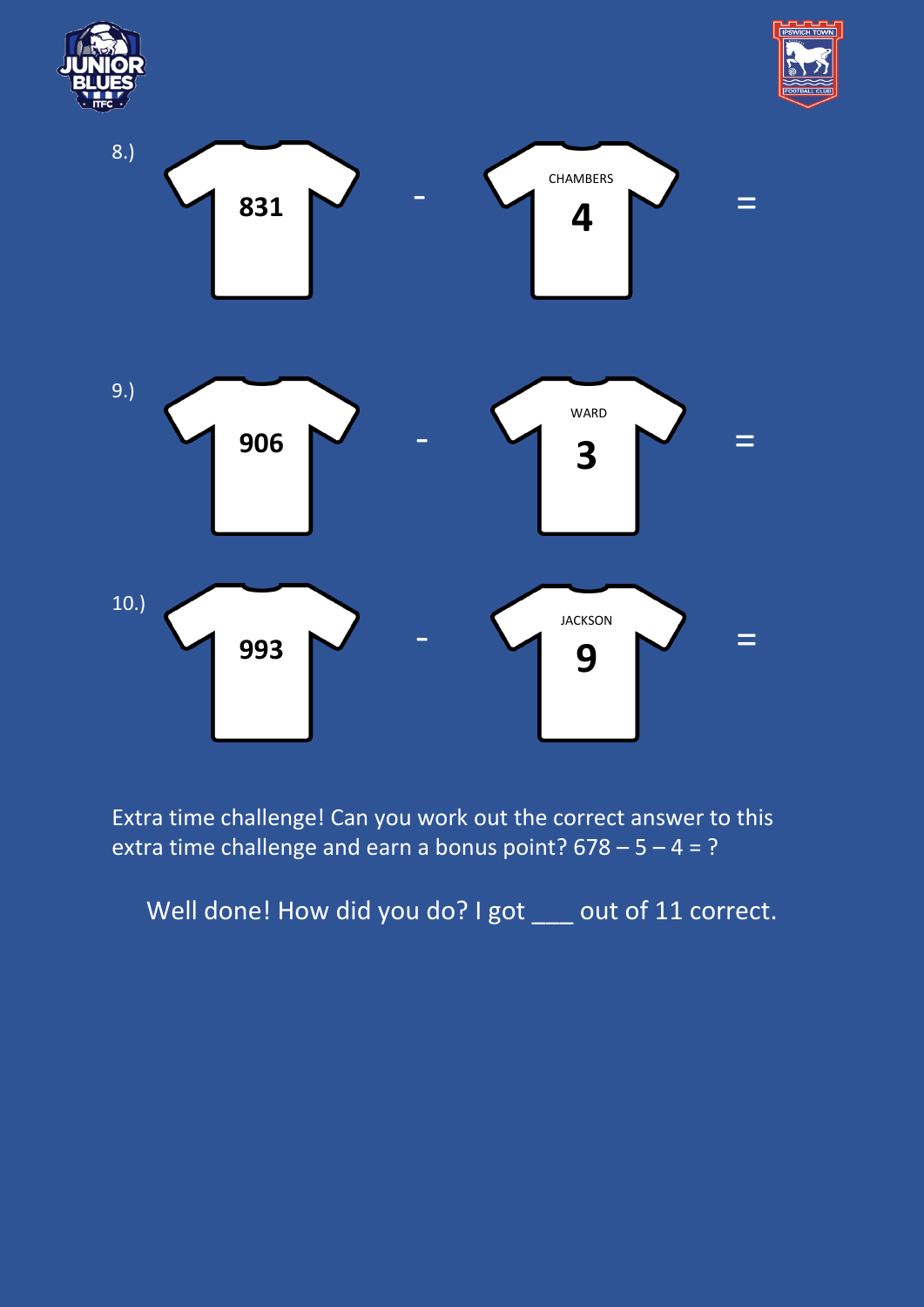



#### ACTIVITY 3

Now you have finished adding and subtracting three-digit numbers with onedigit numbers, we're going to move on to adding and subtracting tens from a three-digit number. You've got this!

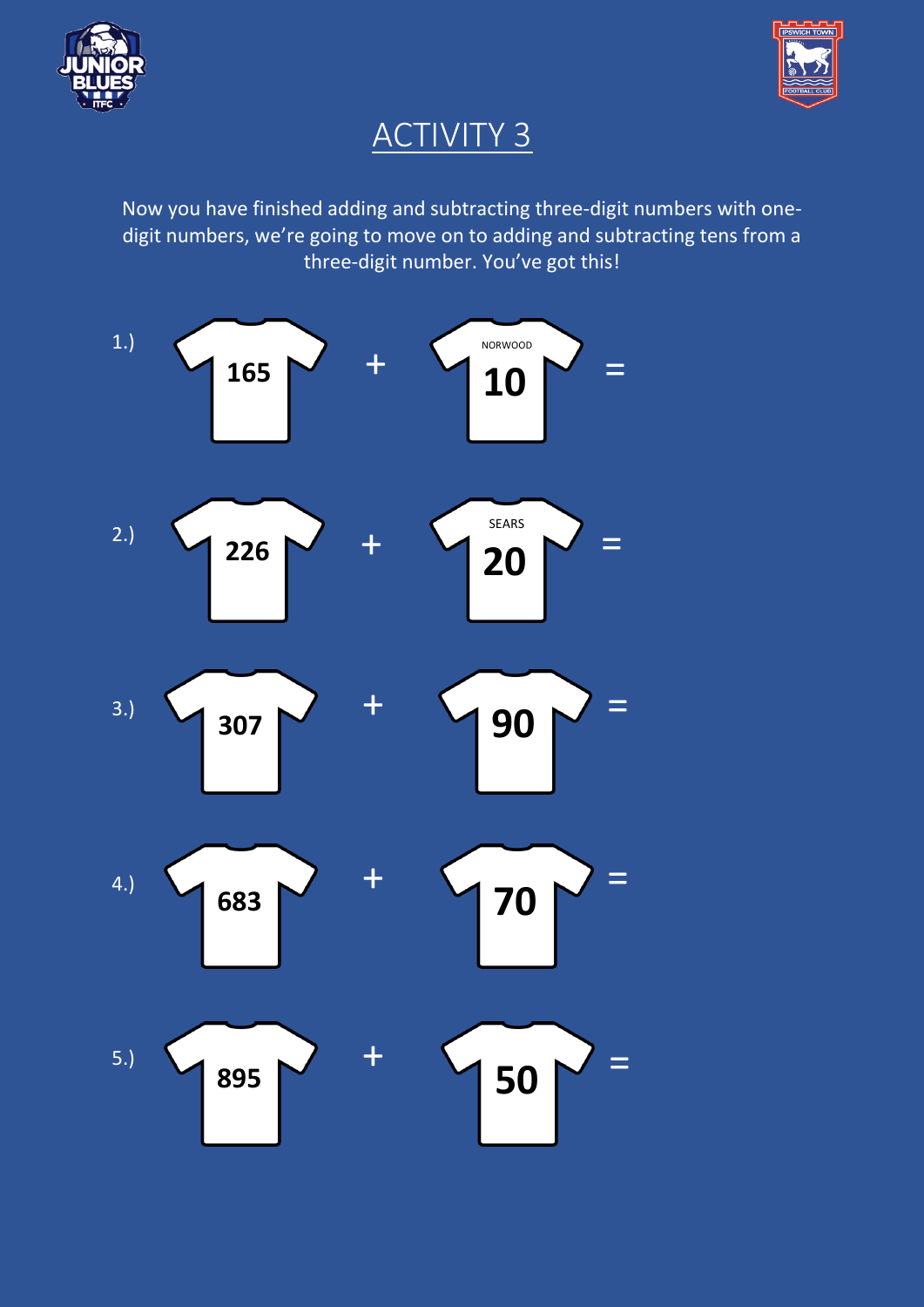





Extra time challenge! Can you work out the correct answer to this question to earn a bonus point?  $758 - 30 - 9 = ?$ 

Well done! How did you do? I got \_\_\_ out of 11 correct.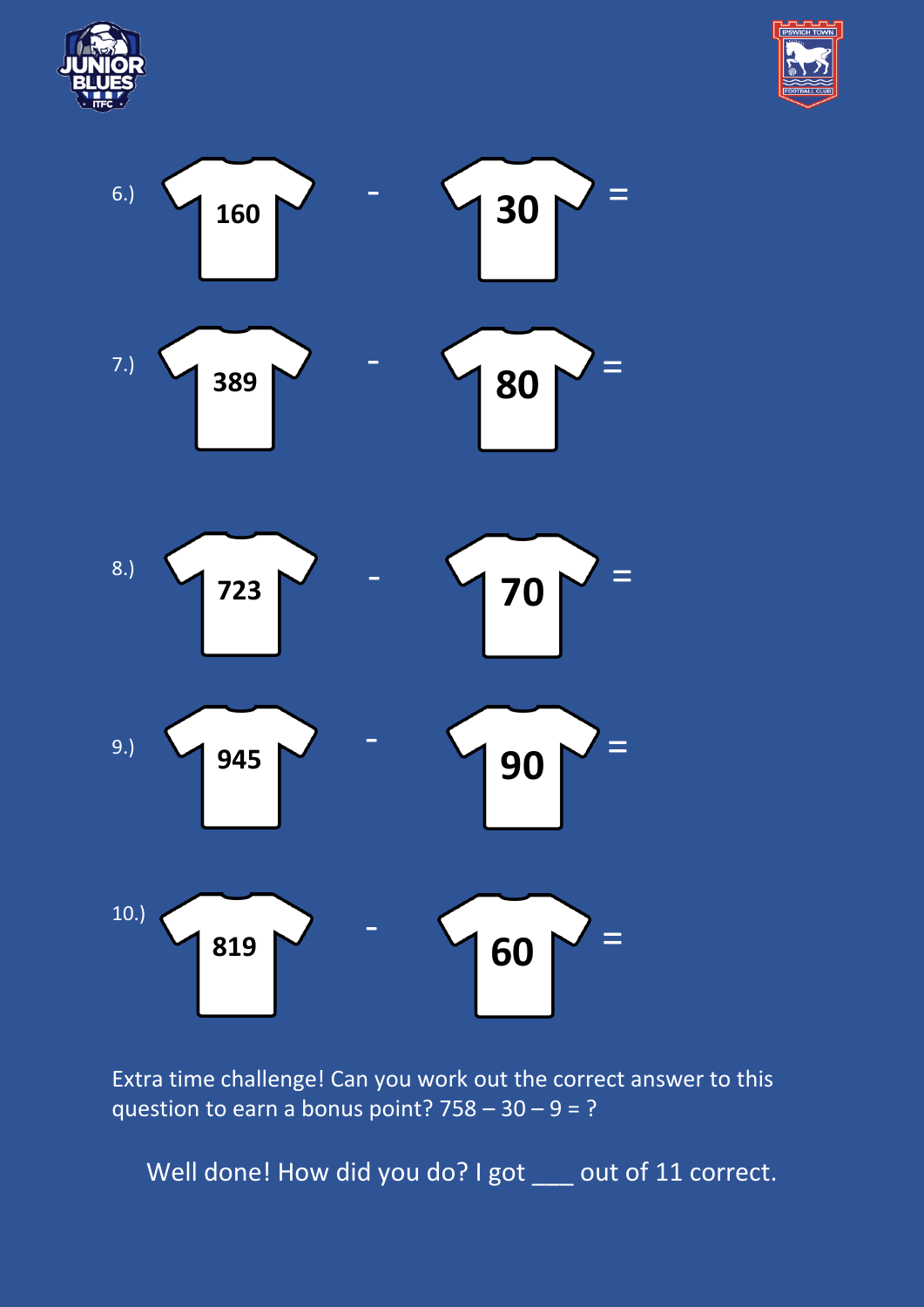![](_page_7_Picture_0.jpeg)

![](_page_7_Picture_1.jpeg)

## ACTIVITY 4

We hope you are enjoying this so far. Now we're going to move on to adding and subtracting three-digit and two-digit numbers. Some of these will involve 'carrying' the number and some won't. Some will have Town squad numbers involved too!

![](_page_7_Figure_4.jpeg)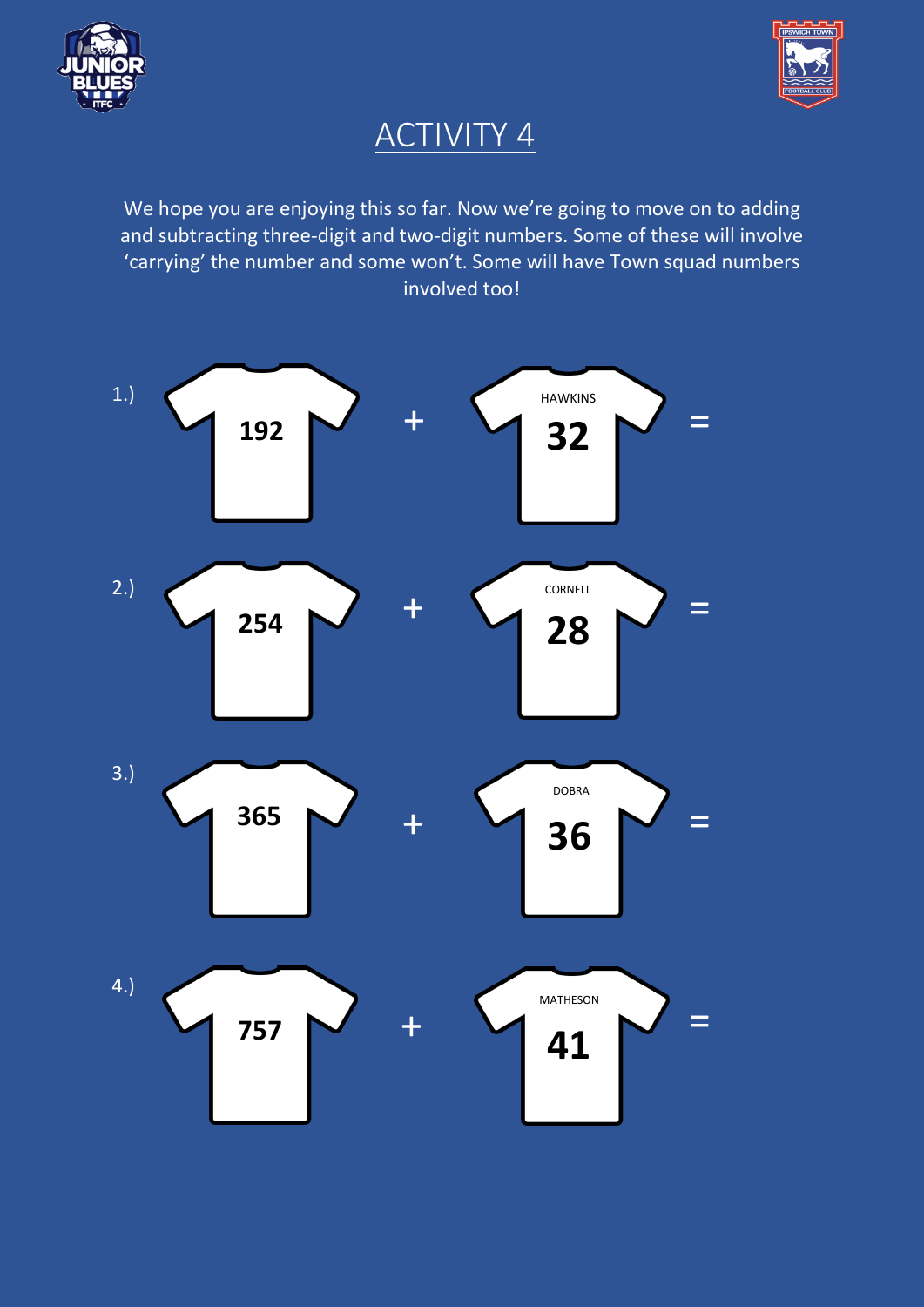![](_page_8_Figure_0.jpeg)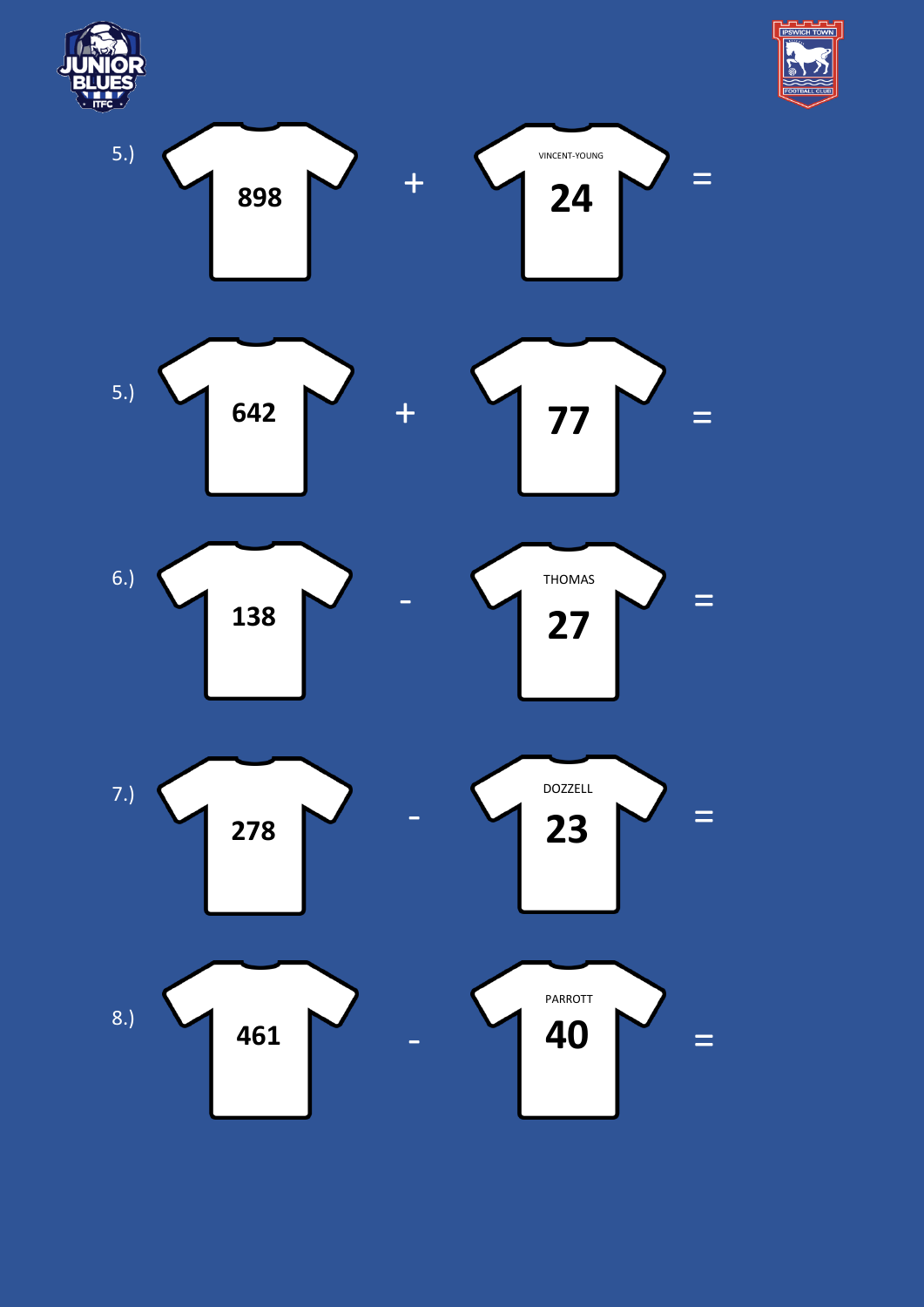![](_page_9_Figure_0.jpeg)

![](_page_9_Picture_1.jpeg)

![](_page_9_Figure_2.jpeg)

Extra time challenge! Can you work out the correct answer to this question to earn a bonus point?  $365 + 37 + 11 = ?$ 

Well done! How did you do? I got \_\_\_ out of 11 correct.

**Activity 5 is on the next page!**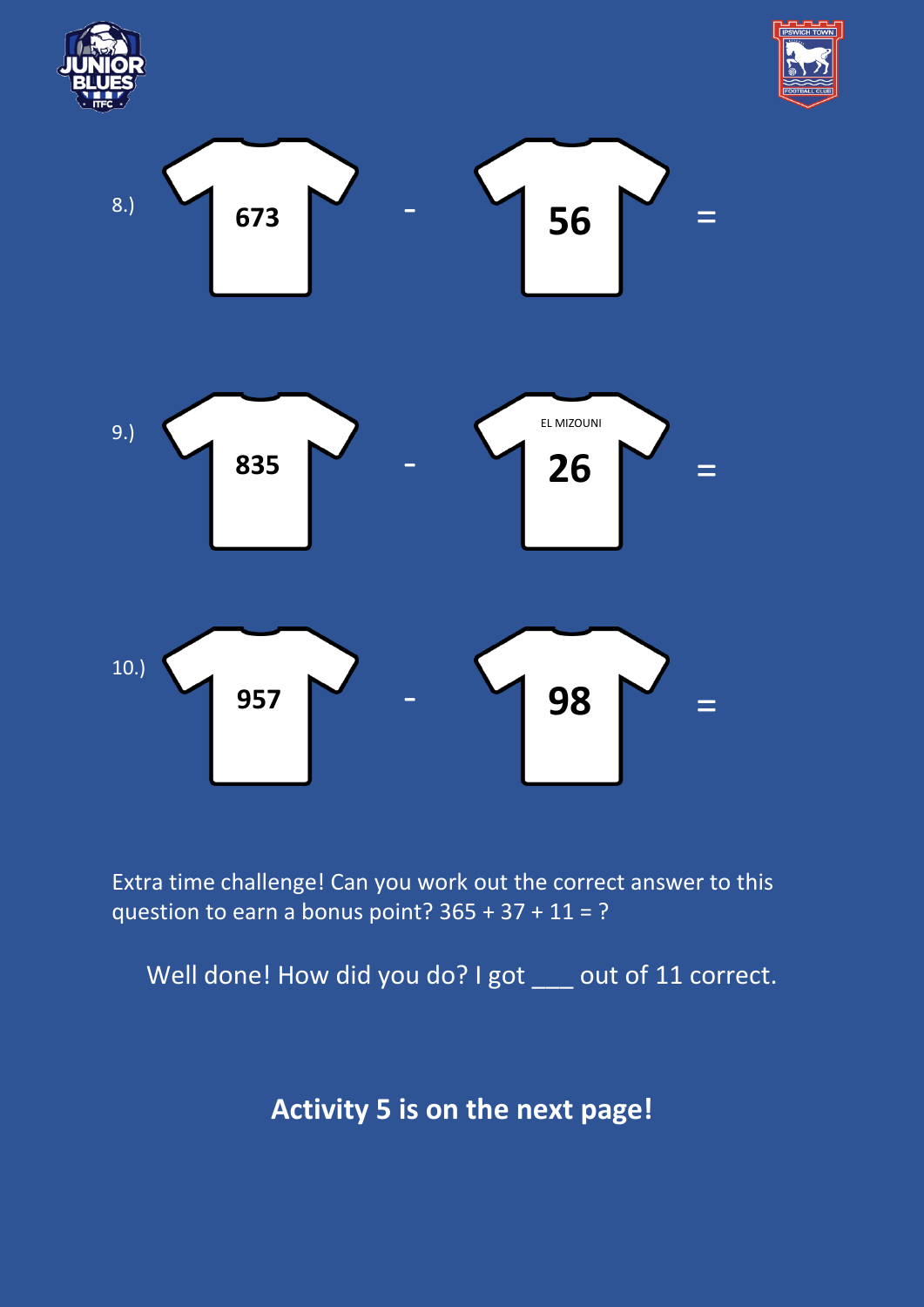![](_page_10_Picture_0.jpeg)

![](_page_10_Picture_1.jpeg)

## ACTIVITY 5

Activity 5 is about solving these addition and subtraction word problems. They are all Blues related! It will test you on adding a three-digit number with another three-digit number.

1.) Luke Chambers has played 360 games for Ipswich. Cole Skuse has played 258 games. How many games have they played altoghether?

2.) Ipswich are playing away at Portsmouth. It's 159 miles from Portman Road. They have driven 108 miles so far. How many more miles do they have left to travel?

3.) You paid for your match ticket with your £10 pocket money. The match ticket cost £8.60. How much money do you have left over?

4.) Teddy Bishop has played 62 games for Town. Freddie Sears has played 137 games. How many games have they played altogether?

5.) Mick Mills (ask your parents about him!) played 737 games for Ipswich. John Wark played 670 games for Ipswich. How many more games has Mick Mills played for Ipswich than John Wark?

6.) The Ipswich Club shop sold 346 shirts on Saturday and 221 on Sunday. How many shirts did they sell altogether?

7.) Andre Dozzell Fabinho made 112 passes in a match. Luke Woolfenden made 108 passes. How many passes did they make altogether?

8.) Luke Chambers passed the ball 115 more times than Flynn Downes, who passed the ball 102 times. How many passes did Luke Chambers make?

Well done! How did you do? I got out of 10 correct.

Your overall score out of 52 was